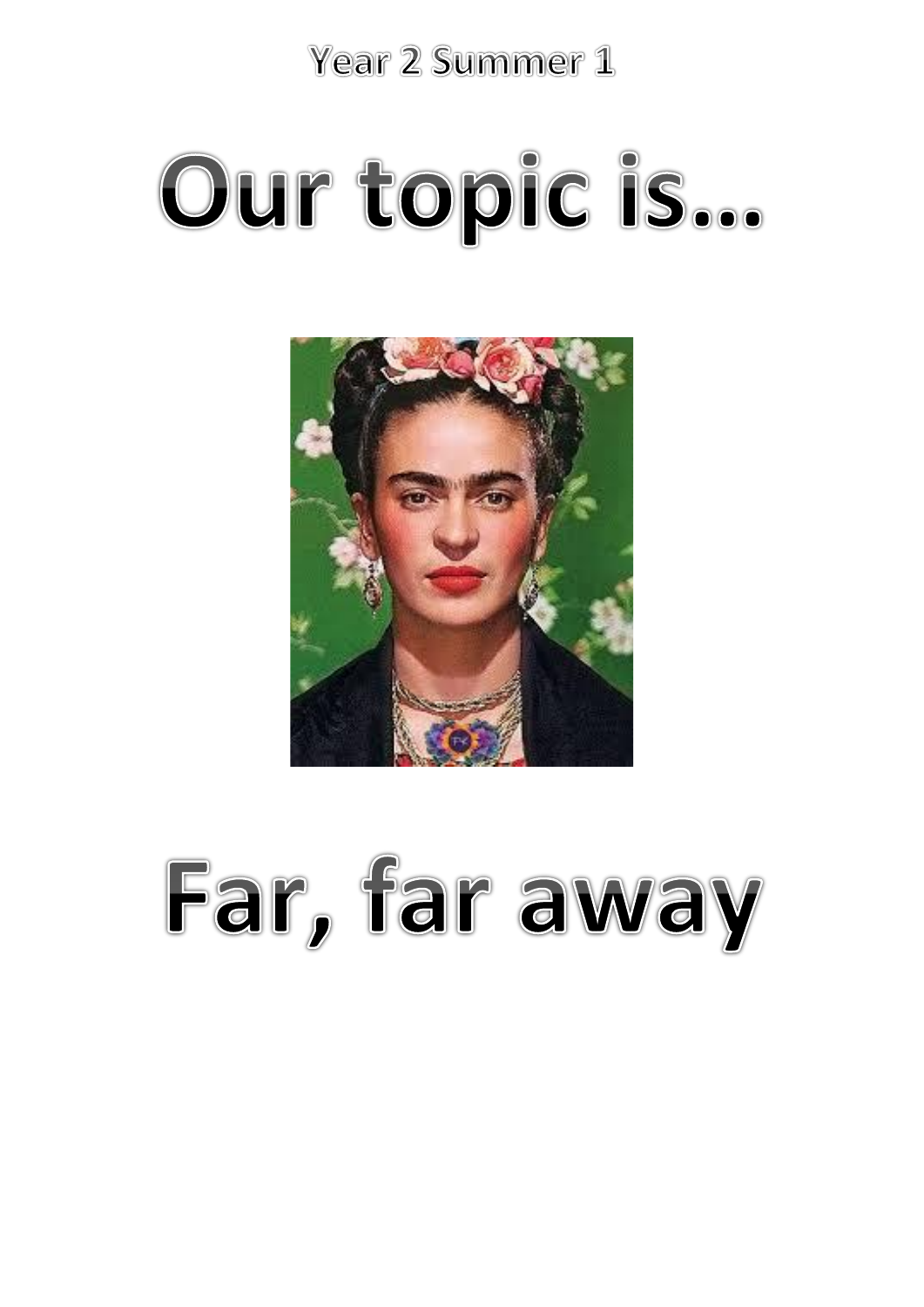## **Supporting your child's learning at home**

The most effective way of supporting your child's learning is by taking an interest in what they are doing. This leaflet should give you a starting point for talking about what learning your child is doing at school. There are ideas below to support their learning at home.

## **English**

Our English this half term will focus on the story, Jim and the Beanstalk. We will look at inference and prediction. We will be using drama activities to explore the emotions of the characters and will work towards writing in role, making our own speech to the giant about his eating habits. Our focus will be on exciting language, persuasive writing and use of the range of sentence types expected for Year 2 children.

# **At home you could:**

- Continue reading with your child regularly and practising the phonic sounds in the Reading Diary.
- Expand your child's vocabulary by discussing more challenging and exciting words when reading to them.
- Speak to your child about what they are reading and encourage them to think about what might happen next or to consider why a character may be feeling as they are. This will help with their inference skills.
- Learning weekly spelling words.
- Note when possessive apostrophes are used to show that something belongs to someone e.g. The girl's jumper.
- Practise handwriting when learning spelling words.

# **Mathematics**

This term we will be building on our knowledge of time including telling the time in 15 minute intervals and when children are ready in 5 minute intervals. Please help your child to tell the time regularly at home. We will be revisiting topics we have already covered of addition, subtraction, multiplication and division and will group the children across the year group to best fit their individual needs. This will give children the opportunity to improve their fluency and strategies to use the four operations independently and look at some problems involving reasoning and higher order thinking where the children will have to explain how or why in words.

# **At home you could:**

- Teach your child to read an analogue clock (with hands).
- Continue to practise times tables, in particular 2's, 5s, 10s and 3s.
- Recap number bonds to 20 to ensure the children are secure.
- Help your child with their maths homework on Education City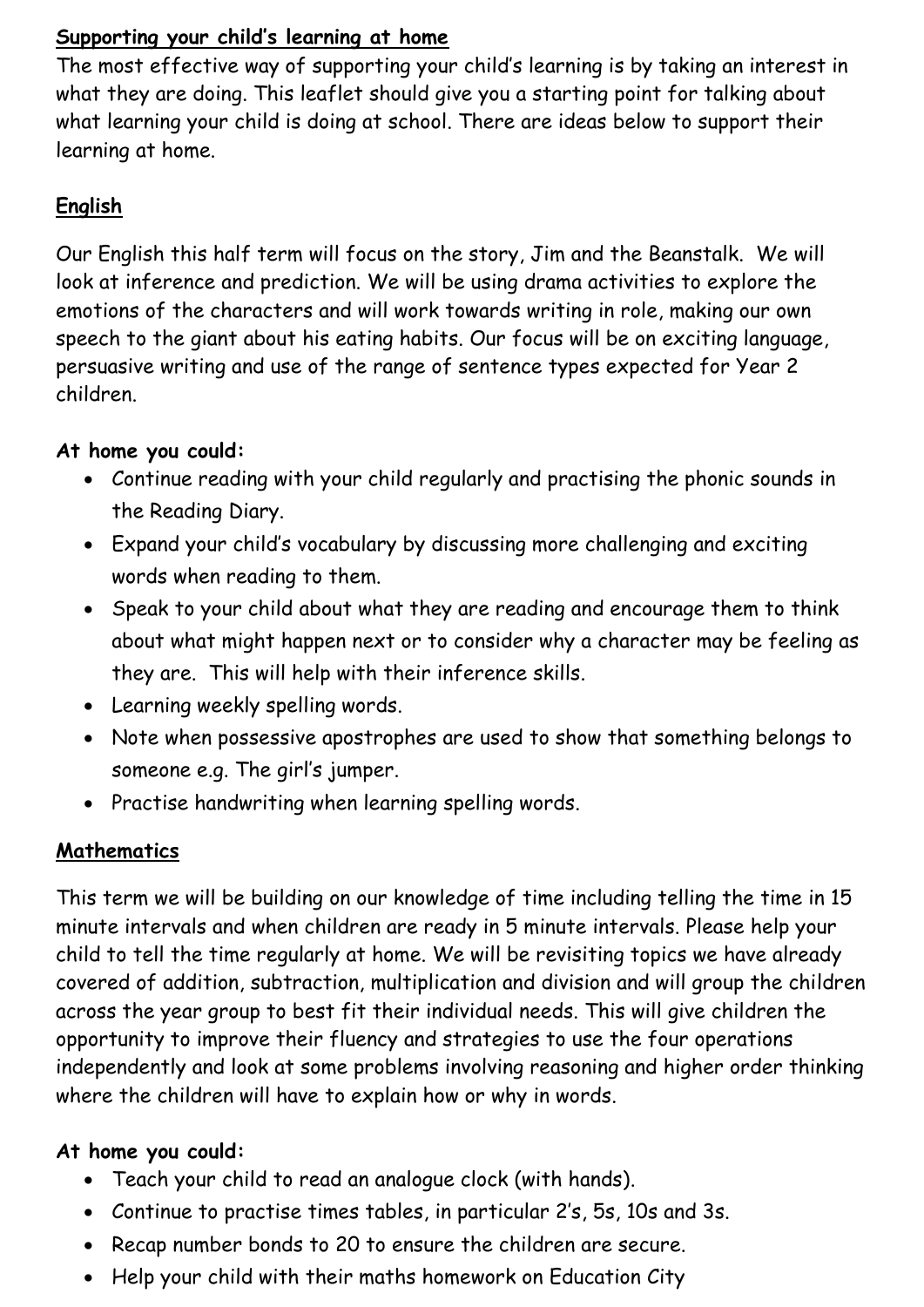## **Science**

This half term we are learning about Scientists and Inventors. As we find out about a range of scientists from the past we will be carrying out our own investigations around their discoveries. The children will learn about Tim Smit who designed the Eden Project, the botanist Jane Colden, Charles MacIntosh and his waterproofing chemical, pollution in seas through the work of Rachel Carson and Louis Pasteur with an emphasis on the importance of preventing germs being spread.

## **At home you could:**

- Carry out your own research into the work of different scientists.
- Look out for information books in the library.

# **Art**

In our Art sessions we will be linking our learning to our Mexican theme. The children will explore work from the artist Frida Kahlo, making artwork that is inspired by her and exploring ways of drawing self-portraits. We will also be using clay to create a Mexican Day of the Dead mask.

# **Geography**

During our geography sessions, we will be focusing on the country of Mexico. We will be thinking about the similarities and differences between Mexico and our own culture. We will explore different festivals that are celebrated in Mexico along with their artwork. The children will start by finding Mexico on a world map and learning the Continents and Oceans of the world. We will then be exploring Mexican weather and food.

## **Music**

From our new 'Charanga' Music programme we will be focusing our music lessons this half term, around the theme of 'Friendship'. We will continue to find the pulse as well as integrating rhythm, pitch with singing and instruments such as xylophones and glockenspiels. Each lesson will follow the same structure of listening and answering questions, warm up games and challenges, before moving on to learning the song.

# **P.E**

Children will be taking part in some 'Invasion Games'. This will include thinking about using space in games, attacking and defending skills as well as dodging and marking skills in a game.